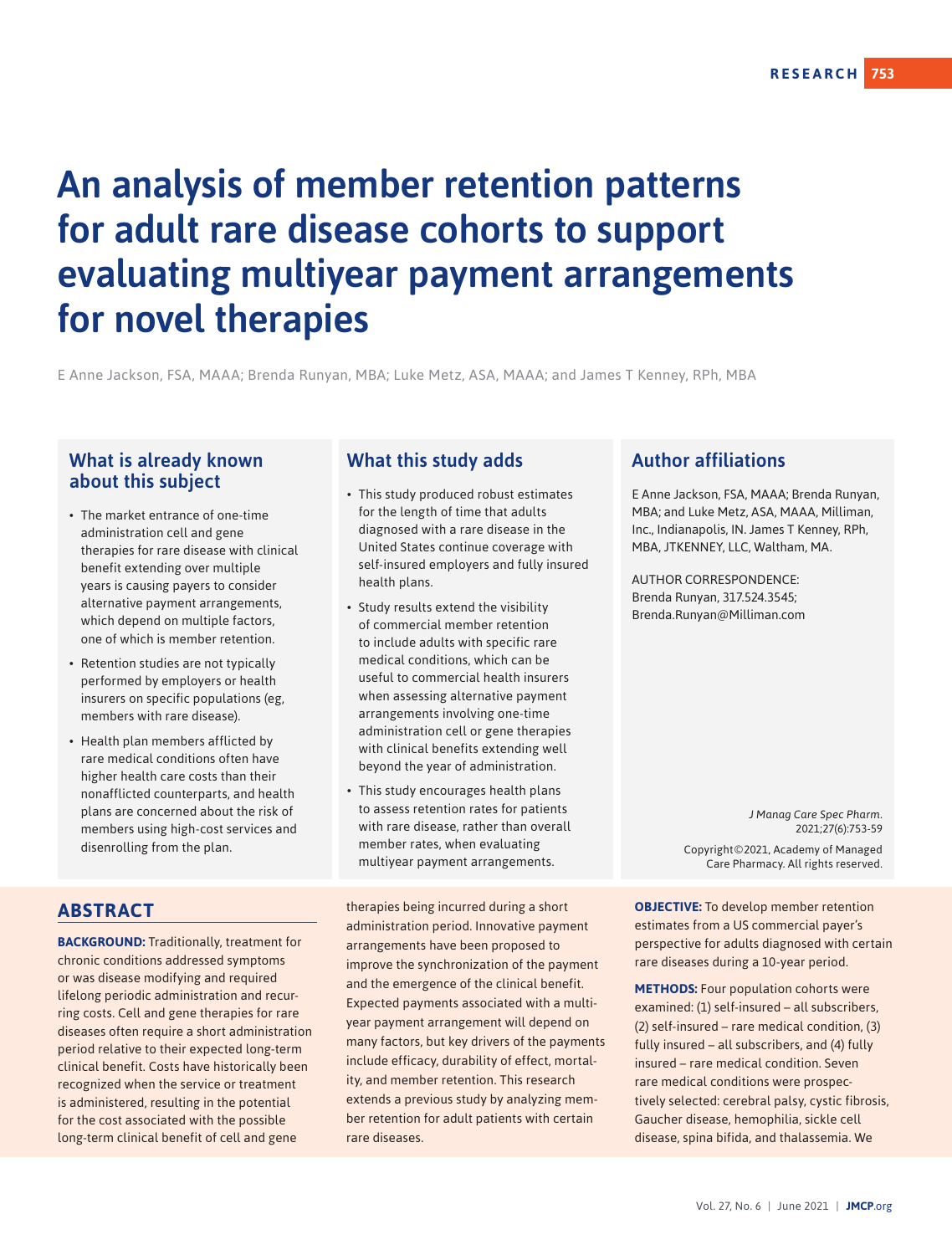limited the study cohort to members who were either the subscriber or the subscriber's partner and were aged 18 years or older; dependent children were excluded from the analysis, regardless of age. The IBM MarketScan Commercial Claims and Encounters research database for the 10 years ending December 31, 2016, was used as the basis for the analysis. The analysis was completed using the *lifetest* procedure available in version 9.4 of the SAS Software System for Windows. The Kaplan-Meier method was used to produce retention rates. A log-rank test with chi-square statistic was used to determine statistically significant differences between pairs of curves.

**RESULTS:** The study found that the subscriber retention for the rare medical condition cohort is significantly higher than the allsubscribers cohort by at least 12 points at each 1-year period. The finding was statistically significant (*P*<0.0001) for the self-insured and fully insured cohorts. At year 5, approximately 20% more of the rare medical condition cohort was retained as compared with the allsubscribers cohort regardless of payer type. In addition, the study found that the probability of retention for adults with each rare medical condition in the rare disease cohort was also statistically significantly higher than all subscribers regardless of payer type.

**CONCLUSIONS:** In multiyear payment arrangements, it may be important to set expectations for member retention based on studies specific to particular member cohorts. Health insurers and plan administrators may have inaccurate expectations if standard assumptions based on all member populations are used. This study found that adults diagnosed with 1 of 7 rare medical conditions are retained longer, on average, than all adult subscribers.

Adults and children with certain rare diseases in the United States have begun to experience the life-changing value of cell and gene therapies. In the next few years, many more patients may have the potential to benefit from these advances in treatment paradigms. Traditionally, treatment for chronic conditions addressed symptoms or was disease modifying and required lifelong periodic administration and recurring costs. Cell and gene therapies for rare diseases often require a short administration period relative to their expected long-term clinical benefit. That is, multiple years of clinical benefit could be administered to a patient in a single dose or over a time period measured in weeks. Research is being conducted to explore potential innovative payment arrangements that would improve the synchronization of the payment for the therapy and the emergence of the clinical benefit.<sup>1,2</sup> Consistent with this research, some therapy developers have expressed a willingness to enter into multiyear payment arrangements.<sup>3,4</sup> Innovative agreements are difficult to manage when patients disengage from the plan or are lost to follow-up with providers.

In the United States, multiyear payment arrangements are novel. The expected payments associated with this approach will depend on many factors (and will vary based on the terms of the contract), but key drivers of the expected payments include efficacy, durability of effect, mortality, and member retention.2 Payers, including actuaries and other stakeholders, will need to inform these parameters with reasonable assumptions in order to develop appropriate estimates for the expected payments and any potential contracting strategies.

Within the employer-based group health insurance business, there are 2 factors that affect member retention (also known as turnover or churn): (1) the subscriber and/or their dependents leave the employer and (2) the employer switches insurers or plan administrators. Although insurers or plan administrators may conduct a membership retention study to help inform costs associated with membership attrition or retention, it is uncommon for insurers to conduct membership retention studies for cohorts defined at the member level, such as comparing cohorts defined by age or by the presence/absence of a chronic condition. Moreover, when membership retention studies are conducted, there is no external source available against which to benchmark the results. Insurers have no incentive to share the results of their studies publicly, and third parties do not have the plan-level data available to conduct independent analyses of plans. As a result, cohort-specific member retention studies are not readily available. Plans can easily validate the findings regarding retention, since these rates are calculated and reported annually.

In February 2019, we published an article in the *Journal of Managed Care+Specialty Pharmacy* that quantified the retention of commercial health insurance subscribers who had a pediatric dependent with 1 of 7 prospectively determined rare diseases.5 The 2019 study did not address retention of adults afflicted with rare medical conditions. In order to address the adult population, we conducted a literature search to discover other retention studies that could offer a basis for comparison, but none were found that addressed an adult cohort with a rare medical condition. We, therefore, designed a study that would allow us to analyze 7 prospectively determined rare medical conditions that affect adults. This study was performed using source data and methodology consistent with the previous study conducted for pediatric rare diseases. The analysis and results discussed in this current study extend the insights from the previous study into member retention patterns for adults with rare medical conditions.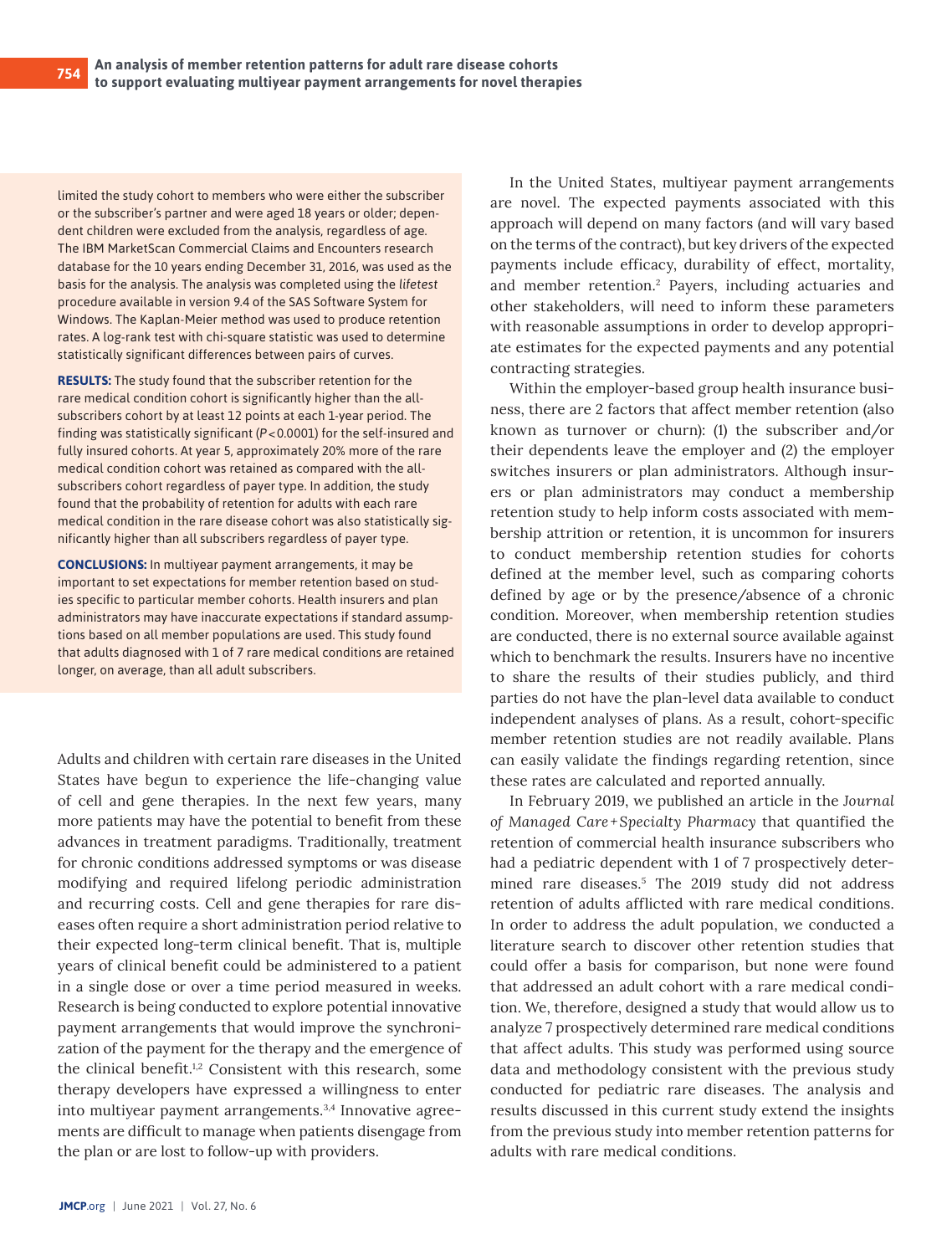

# **Methods**

#### **DATA SOURCE**

IBM MarketScan Commercial Claims and Encounters (MarketScan) databases for the 10 years ending December 31, 2016, were used for this analysis, since direct access to plan administrator enrollment data was not publicly available.

MarketScan reflects claims collected from approximately 350 private-sector payers (data contributors) across the United States. These data reflect the health care experience of active employees and their dependents, early retirees, and individuals continuing their health coverage through the Consolidated Omnibus Budget Reconciliation Act (COBRA) option, all of whom are covered by the health benefit programs of large employers. No Medicaid or workers compensation data are

included. Health plans use this type of study to examine their own data and apply any learnings or approach innovative contracting models with providers and manufacturers.

#### **STUDY POPULATION**

We identified 7 rare medical conditions for the analysis: cerebral palsy, cystic fibrosis, Gaucher disease, hemophilia, sickle cell disease, spina bifida, and thalassemia. Multiple rare medical conditions were used in order to produce a more credible study cohort than could have been realized by any single rare medical condition. The rare medical conditions were prospectively selected for this study based on the following shared characteristics: ability to identify the condition using *International Classification of Diseases, Ninth/ Tenth Revision, Clinical Modification* (ICD-9-CM and ICD-10-CM) diagnosis codes; rare medical condition based on the US prevalence rate (ie, fewer than 200,000 individuals); diagnosed at birth or early childhood; typical results in significant medical and/or pharmacy expenses; and expectation for patients to live into adulthood but may have a shortened lifespan.

The study cohort was limited to members who were either the subscriber or the subscriber's partner and were aged 18 years or older; dependent children were excluded from the analysis, regardless of age. Subscribers (or their partners) in the study cohort were flagged as having a rare medical condition if their claims experience included a nonlaboratory/ nonradiology diagnosis on 2 separate claim dates for at least 1 of the 7 rare medical conditions during the study period. For comparison, retention curves were generated for all subscribers, regardless of the diagnosis of a rare medical condition (ie, the rare medical condition cohort is a subset of the all-subscribers cohort).

The medical conditions were selected before any analysis on the data to avoid selection bias based on the included conditions. The data collection period included the time frame of the transition from use of ICD-9-CM codes to the use of ICD-10-CM codes. Accordingly, the codes from both revisions were used. To ensure that all equivalent ICD-10-CM codes were captured, the *2018 ICD-10-CM General Equivalence Mappings*  published by the Centers for Medicare & Medicaid Services was used. The diagnosis codes used to identify the rare diseases included in the study can be found in [Supplementary Table 1](https://www.jmcp.org/pb-assets/Supplmental%20Material/SupplementaryMaterials20309-1619618270.pdf) (available in online article).

We stratified the cohorts by funding type in order to create 4 study cohorts: (1) self-insured – all subscribers, (2) self-insured–rare medical condition, (3) fully insured–all subscribers, and (4) fully insured–rare medical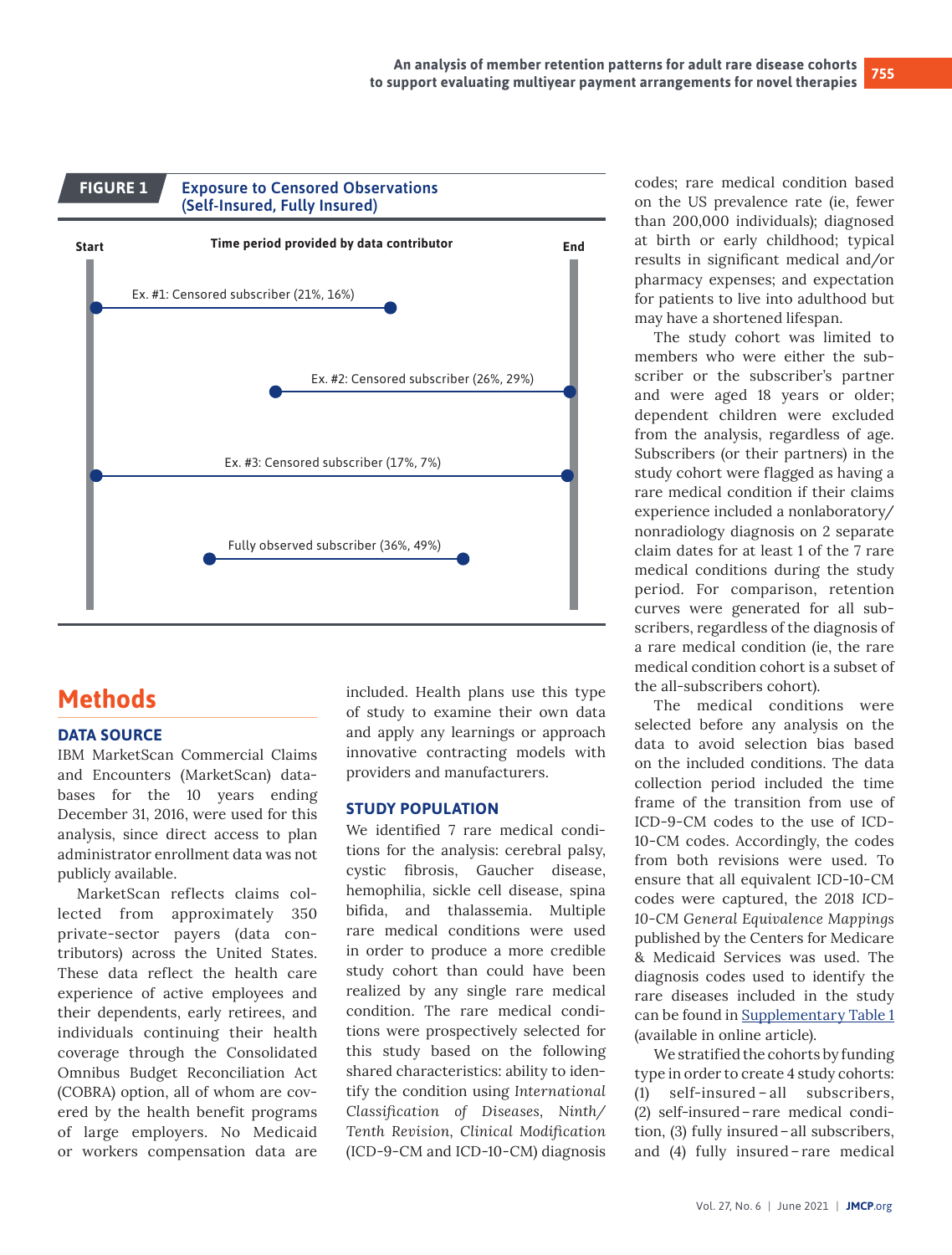| <b>TABLE 1</b><br><b>Subscriber Demographics</b> |                        |                                                              |          |                                      |                        |               |          |  |  |  |  |
|--------------------------------------------------|------------------------|--------------------------------------------------------------|----------|--------------------------------------|------------------------|---------------|----------|--|--|--|--|
| Self-insured                                     |                        |                                                              |          | <b>Fully insured</b>                 |                        |               |          |  |  |  |  |
| <b>Subscriber</b><br>characteristics             | <b>All subscribers</b> | Subscriber or<br>partner with a<br>rare medical<br>condition | P value  | <b>Subscriber</b><br>characteristics | <b>All subscribers</b> |               | P value  |  |  |  |  |
| Observations, n (%)                              | 19.621.014             | 27,418 (0.1%)                                                |          | Observations, n, (%)                 | 39,274,850             | 41,413 (0.1%) |          |  |  |  |  |
| Observation months                               | 725,056,027            | 1,615,406                                                    |          | Observation months                   | 860,267,578            | 1,503,708     |          |  |  |  |  |
| Average age of<br>subscriber                     | 42.8 years             | 45.5 years                                                   | < 0.0001 | Average age of<br>subscriber         | 41.7 years             | 45.0 years    | < 0.0001 |  |  |  |  |
| Male $(\%)$                                      | 53.5%                  | 55.7%                                                        | < 0.0001 | Male (%)                             | 53.9%                  | 53.8%         | 0.6832   |  |  |  |  |
| Include spouse on<br>coverage (%)                | 42.7%                  | 61.9%                                                        | < 0.0001 | Include spouse on<br>coverage (%)    | 33.9%                  | 51.3%         | < 0.0001 |  |  |  |  |

condition. Cohorts 2 and 4 comprised subscribers who either themselves and/or their covered partners were identified as having one of the rare medical conditions.

#### **STUDY APPROACH AND STATISTICAL ANALYSIS**

Employers and health plans can conduct relatively straightforward retention studies because they have the benefit of a comprehensive set of data that includes complete enrollment information for all subscribers. This study used incomplete enrollment history, since contributors to the MarketScan database can change on an annual basis.

In order for enrollment data for a member to be included in the database, the member must be enrolled during the time frame in which the associated data contributor is part of the database. That is, the first and last enrollment date for each member are not always available. It is common in any member retention study for observations to be right censored because many members will still be enrolled at the time the membership retention study is conducted (ie, we have not observed their final enrollment date yet).

The MarketScan databases have another source of censoring due to members for whom the first enrollment date has not been observed (or we are not certain we have observed their first enrollment dates). This occurs when a member's earliest observed enrollment date is associated with the first submission from the data contributor. Figure 1 is a schematic that displays the potential sources of censoring and the percentage of subscribers associated with each source of censoring.

The analysis was completed using the *lifetest* procedure available in Version 9.4 of the SAS Software System for Windows (SAS Institute). The *lifetest* procedure uses the Kaplan-Meier survival estimator which accounts for censored data. A log-rank test with chi-square statistic was used to determine statistically significant differences between pairs of curves. For each of the 4 study cohorts, the Kaplan-Meier method produced estimates of the probability of the subscriber remaining enrolled at months 1 through 120 following the first enrollment date.

## **Results**

Table 1 provides a count of subscribers associated with the cohorts and select demographic information. The rare medical condition cohorts were slightly older, on average, and were more likely to include an adult dependent than their all-subscriber counterparts.

The probability of subscriber retention over time is presented in Figure 2 for all 4 cohorts: (1) self-insured – all subscribers, (2) self-insured – rare medical condition, (3) fully insured – all subscribers, and (4) fully insured – rare medical condition. Because we used a 10-year study period, the maximum possible enrollment period was 120 months.

Figure 2 provides the results for all 4 subscriber cohorts. Among all subscribers (gray curves) and those with a rare medical condition (blue curves), the subscriber retention for the self-insured cohort was significantly higher than that of the fully insured cohort at all time periods (*P*<0.0001).

The second comparison observed was between the allsubscribers cohort and the rare medical condition cohort (gray vs blue curve). For each employer type, the rare medical condition cohort was retained longer relative to all subscribers. At year 5 (month 60), approximately 20.8% more of the rare medical condition cohort remained with the plan compared with the all-subscribers cohort, both self-insured and fully insured members. Further detail on these comparisons is provided in Table 2.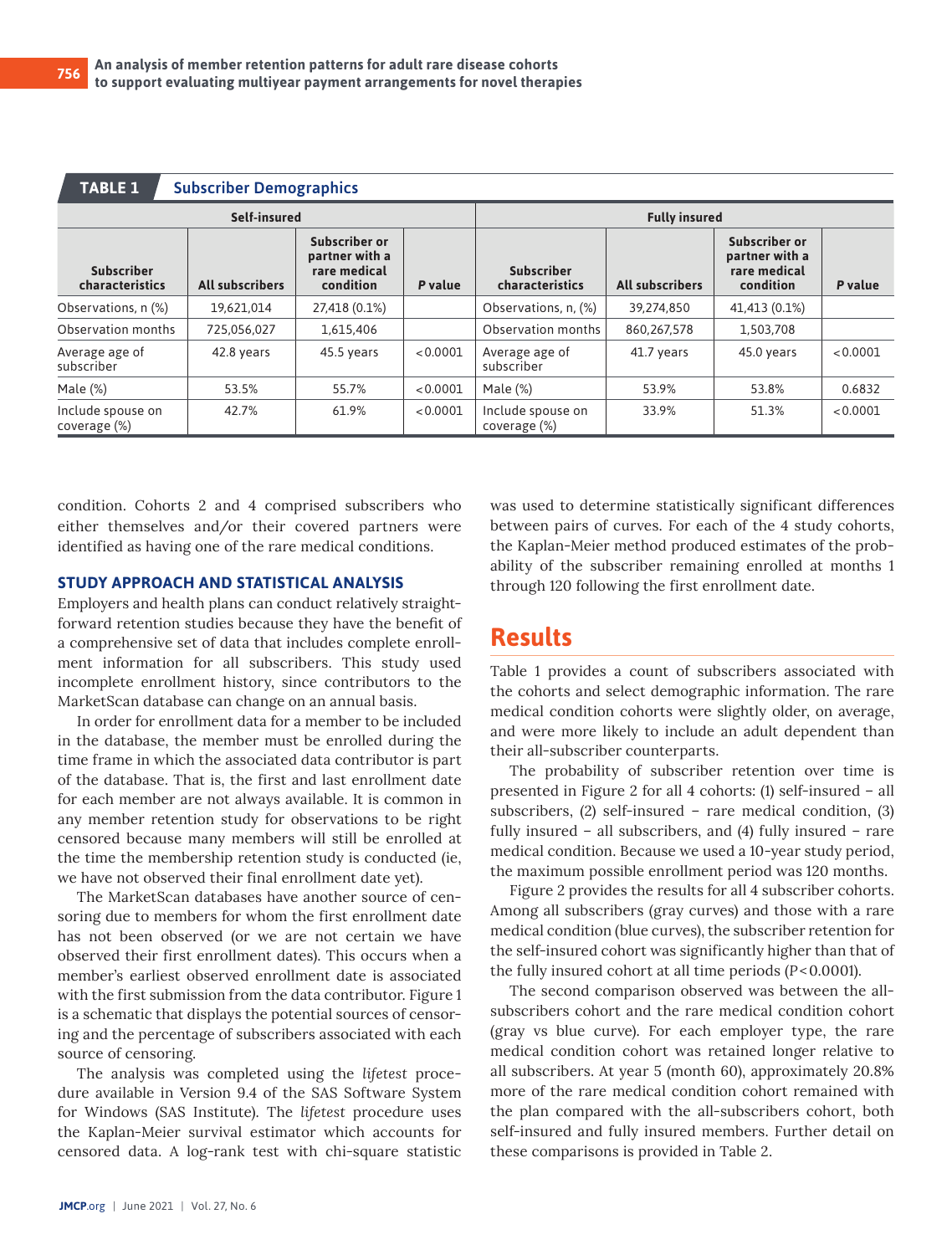

An additional analysis comparing the retention rate for the subcohorts with each rare medical condition with that of the rare medical condition cohort for the fully insured and self-insured populations showed that retention rates for self-insured adults with cerebral palsy, hemophilia, and spina bifida were not statistically significantly different from that observed for the rare medical condition cohort. However, the probabilities of retention for adults with Gaucher disease and thalassemia were observed to be higher than that for the rare medical condition cohort (*P*=0.0002, *P*<0.0001, respectively) and still statistically significantly higher than all subscribers. The probability of retention for adults with cystic fibrosis and sickle cell disease were each observed to be lower than the rare medical condition cohort (*P*=0.0015, *P*<0.0001, respectively) but still statistically significantly higher than all subscribers (*P*<0.0001 for all rare medical conditions).

Within the fully insured population, the results by rare medical condition followed a similar pattern as with the self-insured population. Retention rates for adults with cerebral palsy, hemophilia, and spina bifida were not statistically significantly different from that observed for the rare medical condition cohort. The probability of retention for adults with Gaucher disease and thalassemia were observed to be higher than that observed for the rare medical condition cohort (*P*=0.0112, *P*<0.0001, respectively) and still statistically significantly higher than all subscribers. The probability of retention for adults with cystic fibrosis and sickle cell disease were each observed to be lower than the rare medical condition cohort (*P*=0.0047, *P*<0.0001, respectively) but still statistically significantly higher than all subscribers (*P*<0.0001 for all rare medical conditions).

# **Discussion**

Although there are approximately 7,000 identified rare diseases, only a few hundred have approved treatments.6 Additionally, many existing chronic disease management approaches, including pharmaceutical interventions, focus on addressing symptoms but do not address the underlying cause of the disease. With the handful of cell and gene therapies that have been approved by the FDA in the past few years, this is beginning to change.

In fact, there are currently 155 US-based companies actively developing cell and gene therapies for rare disease.7 Self-insured employers and fully insured health plans will need to contemplate their policies for coverage of such therapies now or in the near future. With dozens of gene therapies currently in phase 3 clinical trials in the United States for patients aged under 65 years, it becomes increasingly more likely that many employers and health plans will experience a request for such treatments.<sup>8</sup> One of the considerations self-insured employers and fully insured health plans may explore when contemplating the inclusion of gene therapies in their medical policies is whether the expected duration of benefit extends beyond the expected retention of the beneficiary or the projected cost of any alternative treatment options.

Expected retention for member populations where cell and gene therapies are likely to become available in the next 3-5 years could be an important factor in the financial evaluation of multiyear contracting arrangements offered by manufacturers. While member retention or employee turnover is known for some employers and health plans, few, if any, have investigated populations at the level to know whether certain populations (eg, adults or children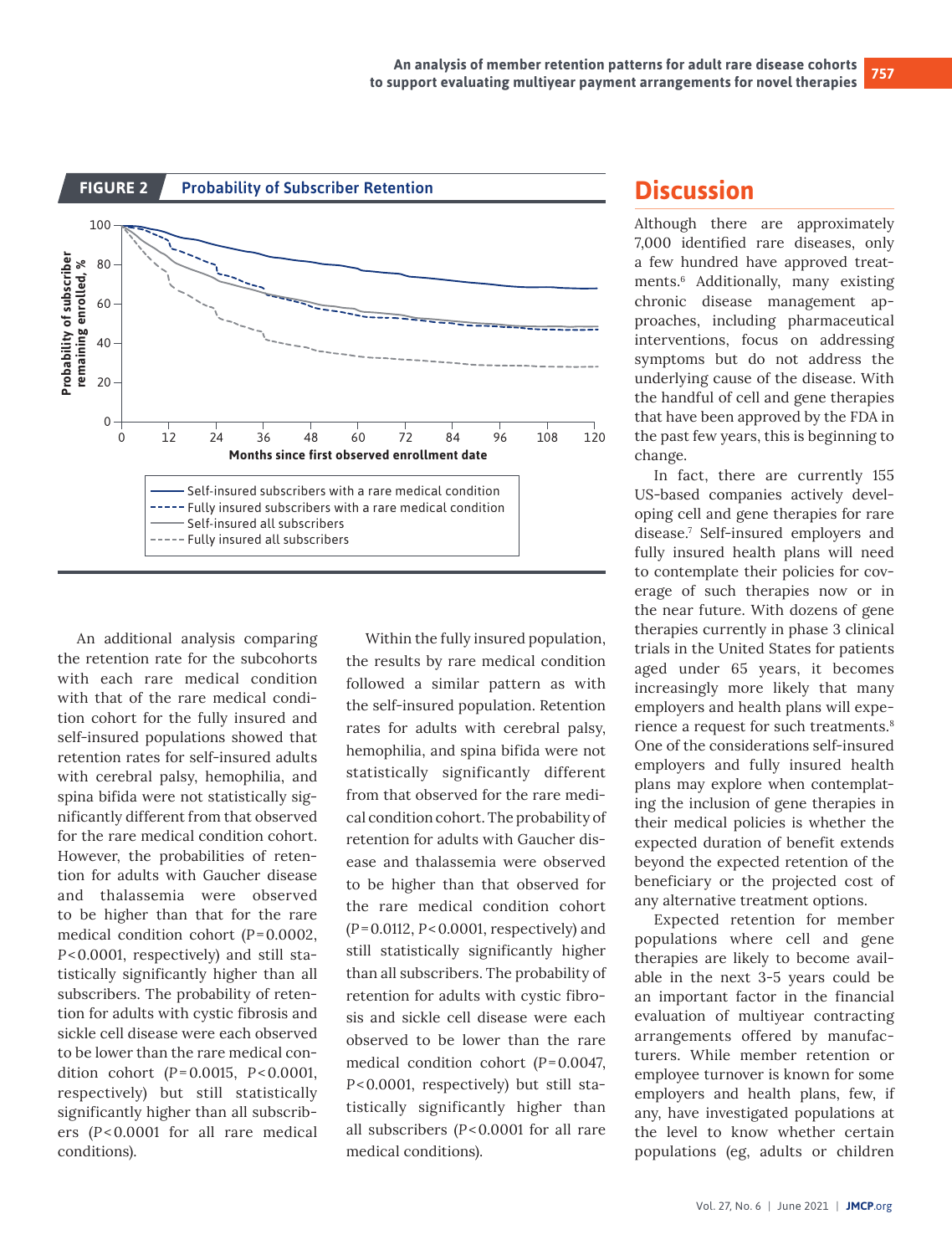| <b>TABLE 2</b>                                                                                                                       | <b>Probability of Subscriber Retention at Plan Year Anniversaries</b> |                                                         |                           |                        |                                                         |                           |  |  |  |  |  |
|--------------------------------------------------------------------------------------------------------------------------------------|-----------------------------------------------------------------------|---------------------------------------------------------|---------------------------|------------------------|---------------------------------------------------------|---------------------------|--|--|--|--|--|
|                                                                                                                                      |                                                                       | Self-insured                                            |                           |                        | <b>Fully insured</b>                                    |                           |  |  |  |  |  |
| Month                                                                                                                                | <b>All subscribers</b>                                                | Subscriber or<br>partner with rare<br>medical condition | Hazard ratio <sup>a</sup> | <b>All subscribers</b> | Subscriber or<br>partner with rare<br>medical condition | Hazard ratio <sup>a</sup> |  |  |  |  |  |
| 12                                                                                                                                   | 82.3%                                                                 | 95.4%                                                   | 26.0%                     | 69.8%                  | 88.8%                                                   | 37.1%                     |  |  |  |  |  |
| 24                                                                                                                                   | 72.0%                                                                 | 89.6%                                                   | 37.1%                     | 53.3%                  | 75.9%                                                   | 51.6%                     |  |  |  |  |  |
| 36                                                                                                                                   | 65.3%                                                                 | 84.8%                                                   | 43.8%                     | 42.2%                  | 64.9%                                                   | 60.7%                     |  |  |  |  |  |
| 48                                                                                                                                   | 60.5%                                                                 | 81.0%                                                   | 48.1%                     | 36.6%                  | 58.4%                                                   | 65.6%                     |  |  |  |  |  |
| 60                                                                                                                                   | 56.6%                                                                 | 77.4%                                                   | 52.1%                     | 33.3%                  | 54.1%                                                   | 68.8%                     |  |  |  |  |  |
| 72                                                                                                                                   | 53.5%                                                                 | 74.3%                                                   | 55.3%                     | 31.8%                  | 52.2%                                                   | 70.1%                     |  |  |  |  |  |
| $\alpha$ The hazard ratio is defined as (1 – all subscribers probability of retention) / (1 – rare cohort probability of retention). |                                                                       |                                                         |                           |                        |                                                         |                           |  |  |  |  |  |

with certain rare diseases) closely align with that of their total membership or employee base. Additionally, the prevalence and incidence of these rare diseases is so small that in most cases many employers and health plans may have no or very few members with a given rare disease, making the analysis at this level unreliable.

The analyses presented in this study used claims from a database that contains observations of sufficient size to allow for statistically significant conclusions about the rare disease populations. As shown in Table 1, the self-insured cohort included 19,621,014 subscribers, with 0.14% of those making up the subscribers or partner in the rare medical condition cohort, and although larger in size at 39,274,850, the fully insured cohort's rare medical condition cohort was similar in percentage at 0.11%.

We anticipated that subscriber retention in self-insured plans would be longer than that of fully insured plans based on the results of our previous pediatric study,<sup>5</sup> as well as an understanding of differences that underlie plan dynamics between these 2 cohorts. Employers using fully insured health plans may reconsider their health plan provider more often in order to ensure that they are enrolled with a competitive premium. Self-insured employers may have less financial incentive to move between third-party administrators. Therefore, within self-insured payers, we expect most observed turnover to be attributable to the employee changing employers. The higher turnover observed within the fully insured cohort may reflect the incremental turnover associated with the employer moving to a health plan that is not a contributor to the data source used in this research.

The research for this study suggests that member retention assumptions should be informed by studies tailored to the population indicated for treatment. Similar to the

observations in the pediatric study,<sup>5</sup> our research for adult subscribers illustrates a higher retention rate (*P*<0.0001) for subscribers with a rare medical condition compared with all subscribers in the self-insured and fully insured employer groups, as seen in Figure 2.

As more cell and gene therapies are approved by the FDA for rare medical conditions, the subscriber behavior observed in this study may change. This study may serve as a benchmark from which to evaluate observations of retention behavior for commercially covered subscribers associated with rare diseases over the next 3-5 years.

#### **LIMITATIONS**

Certain limitations should be considered when reviewing the results of this study. First, the period of time studied overlapped with a market-shaping event in the commercial health care market. The Affordable Care Act (ACA) changed several factors that may have influenced the results. During this period, the lifetime maximum limit was removed and the dependent age cutoff was increased from age 18 years to age 26 years before a dependent would no longer be eligible to be covered on a parent's plan. Insurance coverage for preexisting conditions also became a requirement. The sample size before and after the implementation of the ACA was unable to be assessed because of the phase-in portion for some of the changes resulting from the ACA.

Second, this study was not designed to assess the rationale that families may use when making health insurance coverage decisions. Additional investigation via surveys and interviews could address the underlying factors involved.

Because of the size of the sample, the experience with the MarketScan databases was expected to be representative of employer-based group health insurance business, although it may not have represented the experience